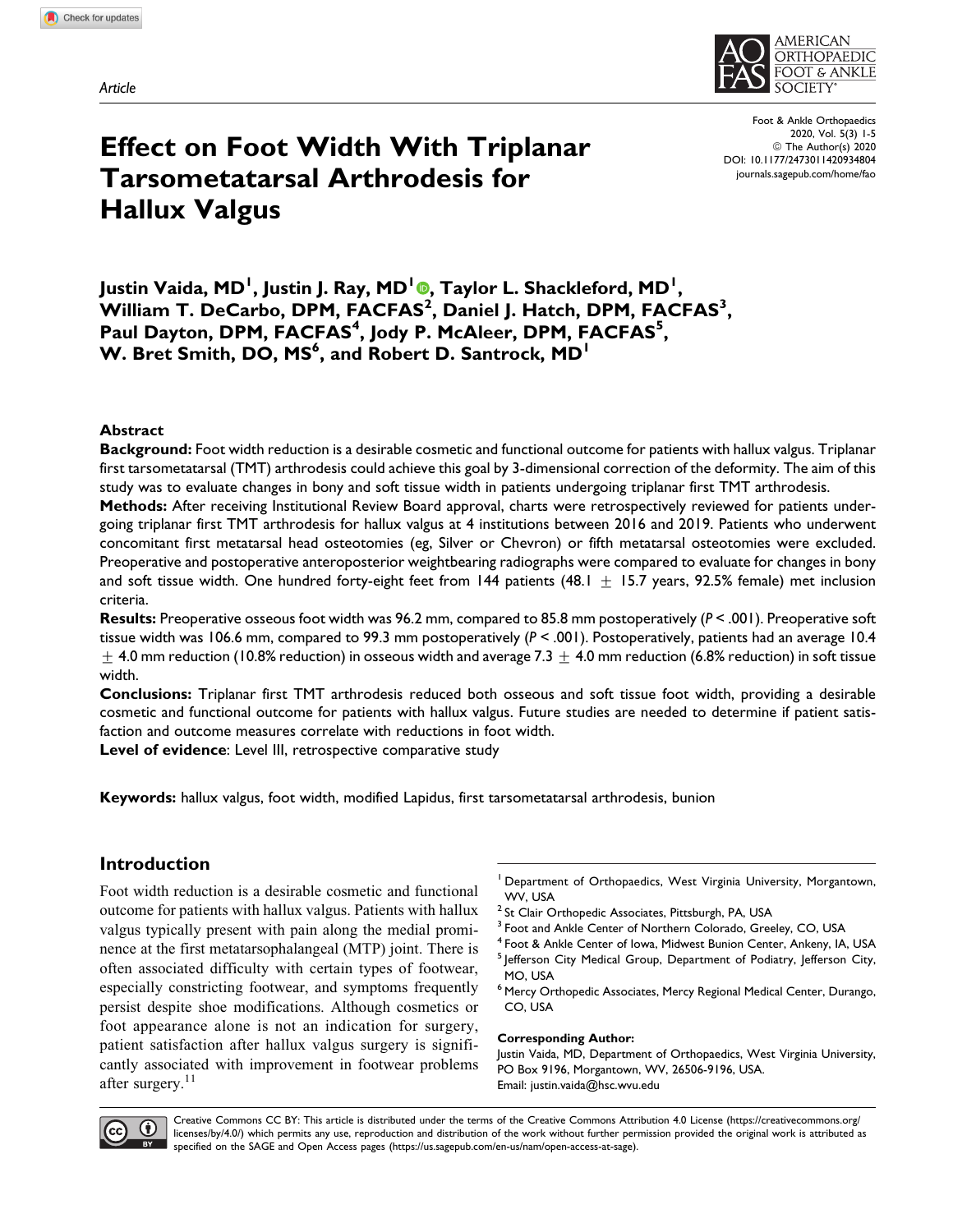Few studies have evaluated changes in foot width after operative correction for hallux valgus; the majority of previous studies evaluated changes in foot width after metatarsal osteotomies with varying results. $4,7,13$  A recent study by Conti et  $al^2$  found that a modified Lapidus in combination with a modified McBride (plus medial eminence resection) and Akin osteotomy resulted in significant decreases in bony foot width (mean 8.9 mm; 9.1% reduction) and soft tissue width (mean 6.9 mm; 6.3% reduction). The study by Conti et al measured foot width changes after a modified Lapidus procedure using a crossed-screw technique, with patients made nonweightbearing for at least 6 weeks after surgery.<sup>2</sup> No previous study has looked at changes in foot width after a triplanar first tarsometatarsal (TMT) arthrodesis (without medial eminence resection) via a locked plating technique with early weightbearing.

The authors believe that a triplanar first TMT arthrodesis is optimal to achieve hallux valgus correction in all 3 planes. The purpose of our study was to evaluate changes in bony and soft tissue width in patients undergoing triplanar TMT arthrodesis for hallux valgus. It was our hypothesis that triplanar TMT arthrodesis would result in significant decreases in bony and soft tissue width as measured on weightbearing anteroposterior (AP) radiographs.

## Methods

## Patient Population

This study was a retrospective chart review of patients undergoing triplanar first TMT arthrodesis (Lapiplasty System, Treace Medical Concepts, Inc, Ponte Vedra, FL) for hallux valgus correction at 4 institutions between 2016 and 2019. The study received Institutional Review Board approval at the host institution, in addition to research agreements with the additional sites. A foot and ankle fellowship– trained orthopedic surgeon (1 site) or podiatrist (3 sites) performed all surgeries. Basic demographic data including age, sex, body mass index (BMI), smoking status, and presence of diabetes were collected.

Inclusion criteria included 144 patients (148 feet) aged 48.1  $\pm$  15.7 years (92.5% female) with symptomatic hallux valgus who underwent triplanar TMT arthrodesis by 4 surgeons with a minimum follow-up of 5 months. Patients who underwent concomitant first metatarsal head osteotomies (eg, Silver or Chevron) or fifth metatarsal osteotomies were excluded. Patients with previous surgery of the first ray were also excluded. Demographic characteristics are shown in Table 1. There were 8 diabetics (5.4%) and 12 current smokers  $(8.1\%)$  included in the study. The average BMI was 27.9. In terms of additional procedures, 145 patients (98.0%) had a modified McBride (without traditional medial eminence resection), whereas 20 patients (13.5%) had an additional Akin osteotomy. An additional Table 1. Patient Demographics.

| <b>Study Population</b> |
|-------------------------|
| $48.1 + 15.7$           |
|                         |
| 137/148 (92.5)          |
| 11/148(7.5)             |
| $27.9 + 5.7$            |
|                         |
| 136/148 (91.9)          |
| 12/148(8.1)             |
| 8/148(5.4)              |
|                         |
| 145/148 (98.0)          |
| 20/148 (13.5)           |
|                         |



Figure 1. Weightbearing radiographs showing changes in bony width preoperative (BW1) and postoperative (BW2) after triplanar first tarsometatarsal arthrodesis. Bony width was defined as the distance from the most medial aspect of the first metatarsal head to the most lateral aspect of the fifth metatarsal head.

screw for intercuneiform instability was required in 61 patients (41.2%).

#### Radiographic Assessment

Weightbearing AP radiographs obtained preoperatively and at 5 months postoperatively were measured for changes in bony and soft tissue width. Bony width was defined as the distance from the most medial aspect of the first metatarsal head to the most lateral aspect of the fifth metatarsal head (Figure 1). Soft tissue width was defined as the distance from the most medial soft tissue overlying the first metatarsal head to the most lateral soft tissue overlying the fifth metatarsal head (Figure 2). A single reviewer blinded to patient outcome reviewed all radiographs at each respective site. Radiographic measures were conducted using Synapse Radiology PACS (Synapse PACS, version 5.5.002, FUJIFILM Medical Systems, USA, Inc). Although weightbearing radiographs were not calibrated, the images were taken by experienced radiology technicians in a consistent manner between institutions.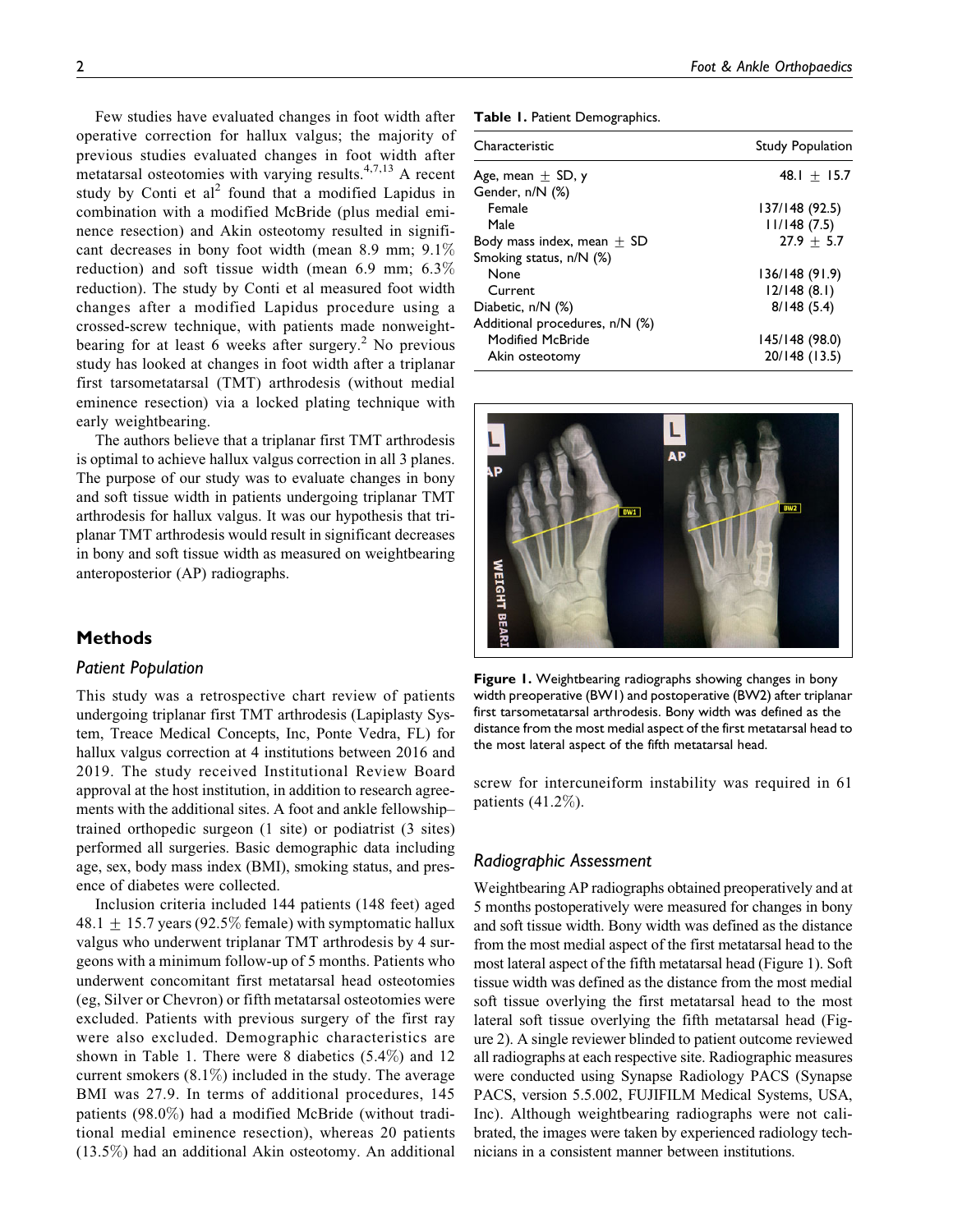

Figure 2. Weightbearing radiographs showing changes in soft tissue foot width preoperative (ST1) and postoperative (ST2) after triplanar first tarsometatarsal arthrodesis. Soft tissue width was defined as the distance from the most medial soft tissue overlying the first metatarsal head to the most lateral soft tissue overlying the fifth metatarsal head.

#### Operative Technique

The detailed operative technique has been previously published.<sup>9</sup> In summary, a dorsal longitudinal incision was centered over the first TMT joint. The first TMT joint was exposed dorsally and medially via subperiosteal dissection, followed by a plantar release of the joint. Next, a custom fulcrum and positioner device was used to achieve triplanar deformity correction (axial, transverse, sagittal). Fluoroscopy was used to confirm deformity correction. Placing a Kirschner wire through the positioner temporarily held the position. A joint-seeker device was then placed in the first TMT joint, followed by the cutting guide to make the bony cuts on the medial cuneiform and base of the first metatarsal. After fenestration of the joint surfaces, the first TMT joint was axially compressed. Final fixation was achieved via a biplanar technique involving 2 low-profile 4-hole titanium locking plates applied in 90-90 fashion, with one plate applied dorsally and the other plate applied medially across the first TMT joint. The surgeon had the option to place an additional screw if there was evidence of intercuneiform instability. The incision was then closed in the standard fashion, followed by placement of a sterile dressing and walking boot.

### Postoperative Protocol

In general, patients were permitted early full weightbearing in a walking boot on the day of surgery. Weightbearing was delayed for 2 weeks at one institution. Weightbearing AP radiographs of the operative foot were taken at 5 months postoperatively and compared to preoperative measurements.

#### Statistical Analysis

Mean and standard deviation were reported for continuous variables, in addition to percentages and ranges where

|                                |                           | Preoperative, Postoperative,<br>Mean $+$ SD Mean $+$ SD | Change in<br>Width.<br>Mean $+$<br>SD | P<br>Value |
|--------------------------------|---------------------------|---------------------------------------------------------|---------------------------------------|------------|
| Bony width,                    | $96.2 + 7.2$ $85.8 + 6.9$ |                                                         | $10.4 + 4.0 \le 0.001$                |            |
| mm<br>Soft tissue<br>width, mm | $106.6 + 7.4$ 99.3 + 7.3  |                                                         | $7.3 + 4.0$                           | 5001       |

Abbreviation: TMT, tarsometatarsal.

appropriate. Postoperative bony and soft tissue widths were compared to preoperative values using independent Student t tests. One-way analysis of variance was used to evaluate for significant differences in bony and soft tissue foot width based on demographic characteristics. JMP 14.1 (SAS Institute Inc, Cary, NC) was used for statistical analysis. A P value of <.05 was considered statistically significant.

# **Results**

Measurements of preoperative and postoperative bony and soft tissue width are shown in Table 2. All 148 feet demonstrated a decrease in bony foot width after surgery. The mean preoperative bony foot width was  $96.2 \pm 7.2$  mm (range, 76.5-115.8 mm), compared with a mean postoperative bony foot width of 85.8  $\pm$  6.9 mm (range, 69.0-103.6 mm; P < .001). After triplanar first tarsometatarsal arthrodesis, bony foot width decreased significantly by an average of 10.4  $\pm$ 4.0 mm (10.8% reduction; range, 0.1-21.8 mm) compared with preoperative values ( $P < .001$ ).

All 148 feet also demonstrated a decrease in soft tissue foot width after surgery. The mean preoperative soft tissue width was  $106.6 \pm 7.4$  mm (range, 86.1-128.4 mm). After surgery, the postoperative soft tissue width decreased to 99.3  $\pm$  7.3 mm (range, 82.8-120.0 mm). Postoperatively, patients experienced a significant decrease in soft tissue width by an average of 7.3  $\pm$  4.0 mm (6.8% reduction; range, 0.0-19.4 mm) compared to preoperative numbers ( $P < .001$ ).

Bony width changes were significantly higher in males (mean 12.7  $\pm$  1.2 mm) compared to females (mean 10.2  $\pm$ 0.3 mm;  $P = .049$ ). Soft tissue width was not significantly different between males and females ( $P = .76$ ). There was no significant difference in bony or soft tissue foot width based on the addition of a modified McBride procedure  $(P =$ .91 and  $P = .23$ , respectively) or an Akin osteotomy ( $P = .12$ and  $P = .38$ , respectively). There was no significant difference in bony foot width based on age, BMI, diabetes, or smoking ( $P = .35, .40, .30, .60$ , respectively). Similarly, no significant difference existed in the mean soft tissue foot width based on age, BMI, diabetes, or smoking  $(P = .27, .25, )$ .76, .44, respectively).

Table 2. Average Foot Width Measures after Triplanar TMT Arthrodesis Compared to Preoperative.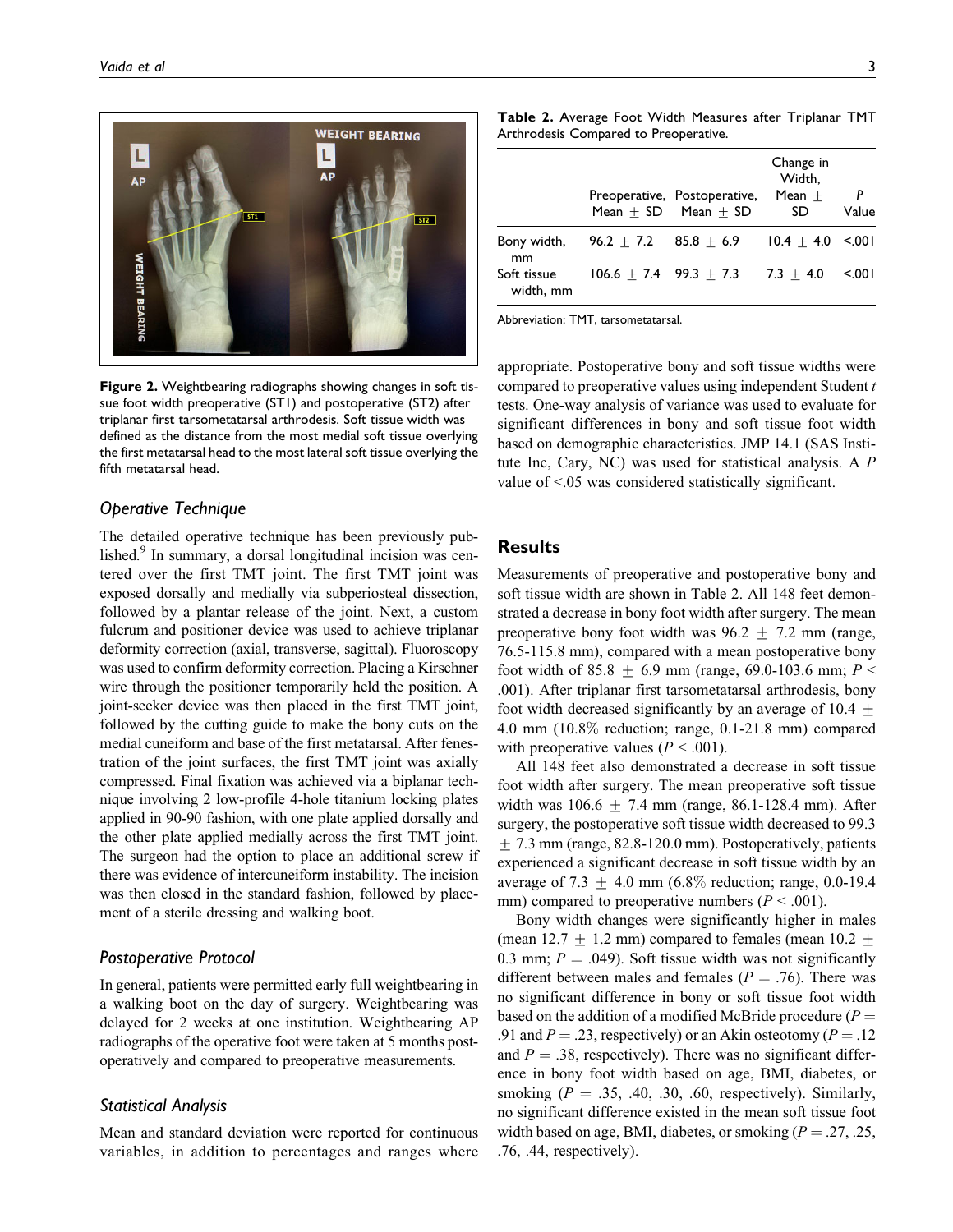# **Discussion**

Overall, our study found significant decreases in bony and soft tissue widths after triplanar first tarsometatarsal arthrodesis. Bony width decreased by 10.4 mm (10.8%) postoperatively, whereas soft tissue width decreased 7.3 mm (6.8%) postoperatively after triplanar first TMT arthrodesis. The majority of the patients in our study had a concomitant modified McBride procedure (98.0%), whereas only 20 patients (13.5%) had an Akin osteotomy. None of the patients in our study had a traditional medial eminence resection as part of the modified McBride procedure. The results support our hypothesis that a triplanar first TMT arthrodesis would result in significant decreases in bony and soft tissue widths postoperatively.

The reductions in bony and soft tissue foot width in our study are similar to a recent study by Conti et al that measured reductions in bony and soft tissue widths after modified Lapidus arthrodesis with a modified McBride and Akin osteotomy.<sup>2</sup> In our study, bony foot width decreased by 10.4 mm (10.8%) compared with 8.9 mm (9.1%) on radiographs in the Conti et al study. Soft tissue width decreased by 7.3 mm  $(6.8\%)$  in our study compared with 6.9 mm  $(6.3\%)$  on radiographs in the Conti et al study. A notable strength of their study is that bony and soft tissue width measurements were also taken and confirmed using weightbearing computed tomography (WBCT) scans. They found similar numbers using WBCT scans, noting decreases in bony foot width of 7.9 mm (8.4%) and decreases in soft tissue foot width of 6.7 mm (6.4%). The Conti et al study used a crossed compression screw technique for the tarsometatarsal arthrodesis in comparison to the biplanar 90-90 locking plates used for triplanar first TMT arthrodesis in our study.<sup>2</sup> Both techniques used for first tarsometatarsal arthrodesis achieved significant and similar reductions in bony and soft tissue foot widths.

There are several notable differences between the Conti et al study and our study.<sup>2</sup> The study population in our study was much larger (148 feet in 148 patients) in comparison to the Conti et al study (31 feet in 30 patients). In their study, patients underwent a modified Lapidus arthrodesis (crossed compression screws) in combination with a modified McBride (100% of patients) and an Akin osteotomy (80.6% of patients). In addition, all patients in their study underwent a medial eminence resection as part of the modified McBride with an average decrease of 1.8 mm in first metatarsal head size on WBCT scans, which may have confounded the reductions in bony and soft tissue width. $<sup>2</sup>$  In our</sup> study, none of the patients underwent a medial eminence resection and only 20% of patients received an Akin osteotomy. This difference may indicate that the triplanar first TMT arthrodesis technique used in our study more reliably and consistently achieved a reduction in bony and soft tissue width without the need for additional procedures.

Previous studies measuring foot width changes after first metatarsal osteotomies have reported varying results. A

study by Jung et al found average decreases in bony width of 16 mm (16%) in 117 patients after a proximal chevron metatarsal osteotomy in combination with a distal soft tissue procedure, Akin osteotomy, and medial eminence resection.<sup>4</sup> Soft tissue foot width was not measured in the Jung et al study, $4$  and the decreases in foot width were likely confounded by the large medial eminence resection. Tenenbaum et al<sup>13</sup> noted 5% decreases in bony foot width and 2% decreases in soft tissue foot width in 71 patients treated with a scarf osteotomy in combination with an Akin osteotomy and distal soft tissue release. However, the study by Tenenbaum et  $al<sup>13</sup>$  did not quantify the foot width decreases in millimeters. Although foot width changes after metatarsal osteotomies have been variable and inconsistent, our study and recent evidence demonstrate that the first tarsometatarsal arthrodesis more reliably and consistently leads to reductions in foot width.<sup>2</sup>

In our study, patients were permitted early weightbearing in a walking boot. Although one surgeon delayed weightbearing for 2 weeks, the majority of patients were allowed full weightbearing in a walking boot on the day of surgery. A notable difference in the study by Conti et  $al<sup>2</sup>$  is that patients were made nonweightbearing for at least 6 weeks after surgery until evidence of first TMT fusion site healing on radiographs and clinical examination. Several recent studies have demonstrated low nonunion rates and maintained correction after a first TMT arthrodesis, even with early weightbearing.<sup>1,5,6,8,9</sup> It is important to mobilize patients early after surgery to avoid the complications of prolonged immobilization. The results of our study showed that significant reductions in bony and soft tissue foot widths may still be achieved after a triplanar first TMT arthrodesis with early weightbearing.

Reduction of foot width is an important outcome after hallux valgus correction, especially as it pertains to the improved ability to wear shoes. In addition to reduced pain, patient satisfaction after hallux valgus surgery is inextricably linked to foot appearance and the ability to wear shoes. $3,10-12$ A painless great toe, correction of footwear problems, and improved walking ability were the most important factors influencing outcomes in a study of more than 200 patients undergoing operative correction for hallux valgus.<sup>11</sup> In a prospective study of 95 women undergoing hallux valgus surgery, Dawson et  $al<sup>3</sup>$  found that foot appearance and the ability to wear a range of shoes after surgery were critical to patient satisfaction. Tai et  $al<sup>12</sup>$  similarly found that the most important patient expectations after hallux valgus surgery were improved walking, reduced pain, and wearing daily shoes. Further, Saro et al<sup>10</sup> concluded that the ability to wear preferred footwear was more important to quality of life following hallux valgus surgery than either hallux valgus angle (HVA) or intermetatarsal angle (IMA) correction. Although attention should be paid to radiographic parameters such as HVA or IMA, patient satisfaction remains inextricably tied to perception of correction as it relates to overall foot appearance and the ability to select footwear.